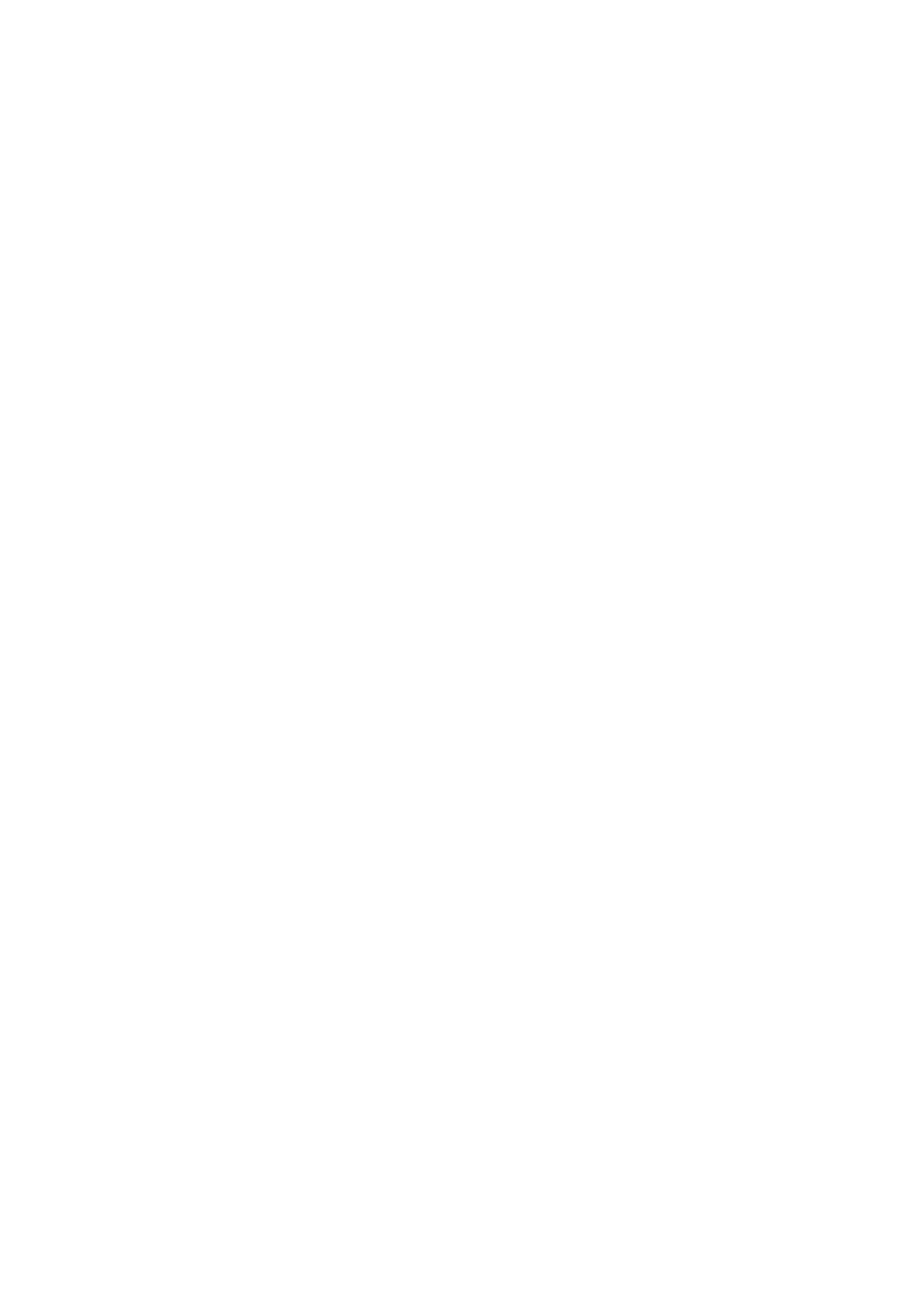

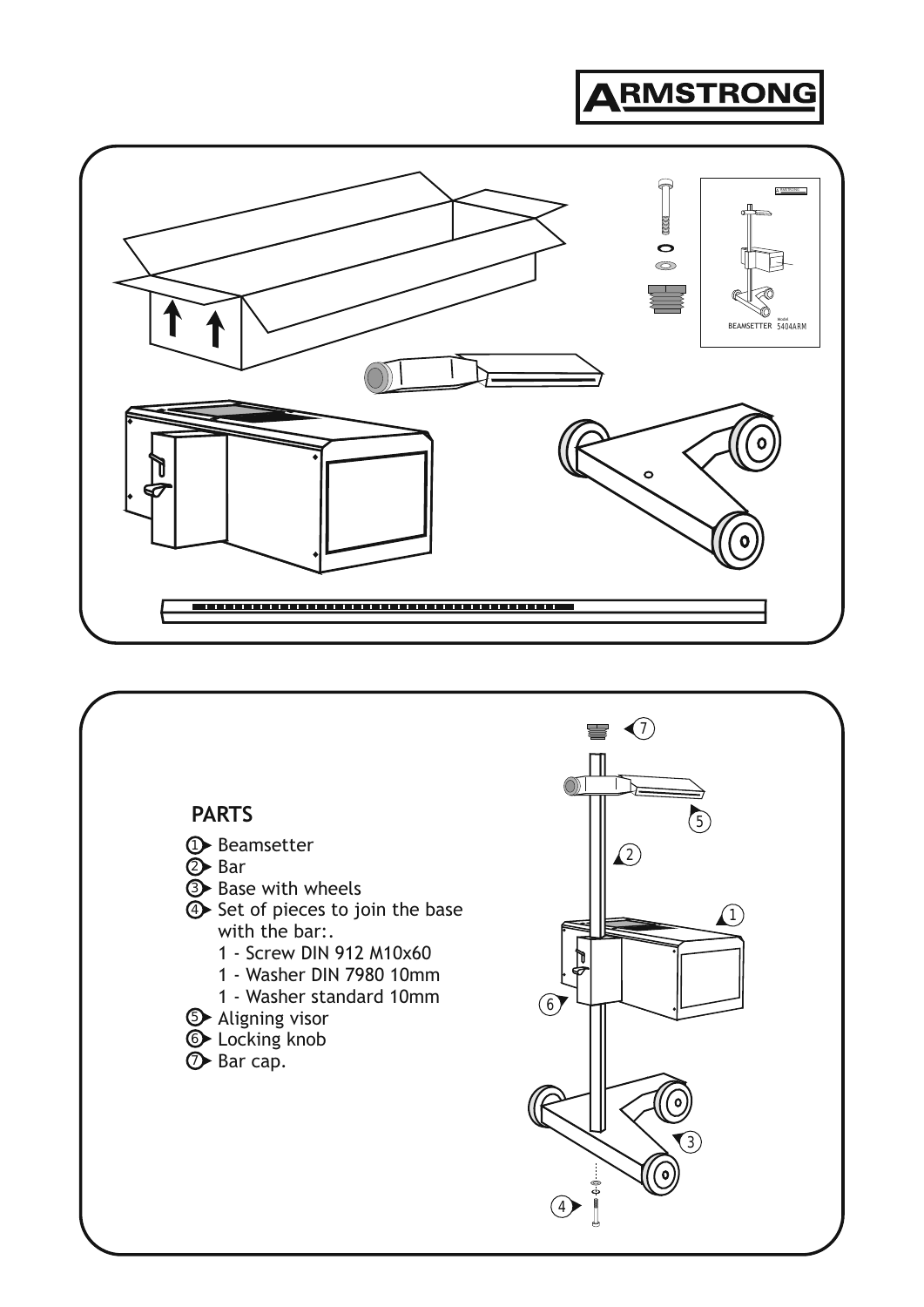# 1 **The Communistic Communistic Communistic FIRST STEP** Using the set of pieces (4) join the bar (2) with the base (3), as in the picture.  $\overline{\circ}$  $\bullet$   $\bullet$   $\bullet$

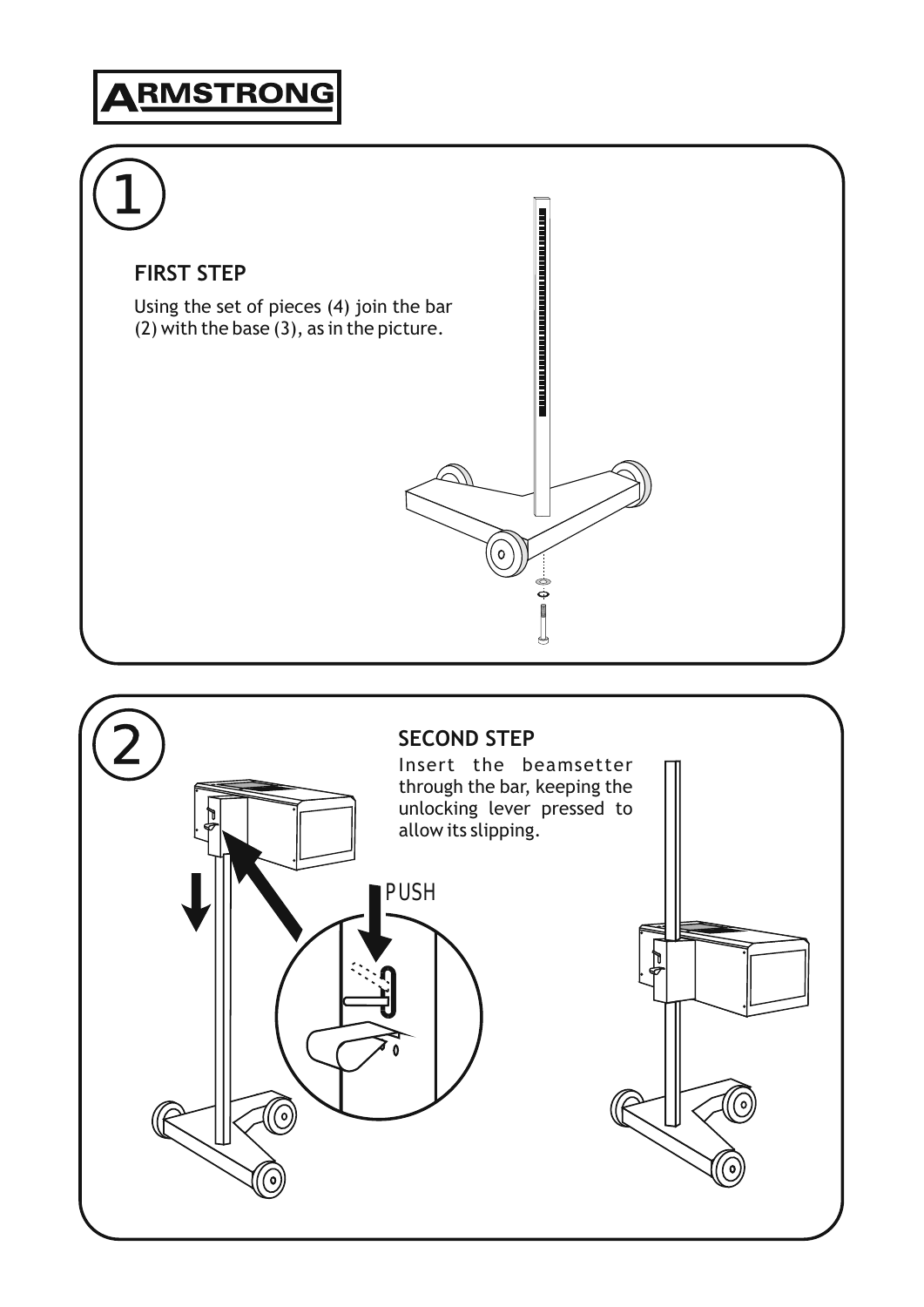

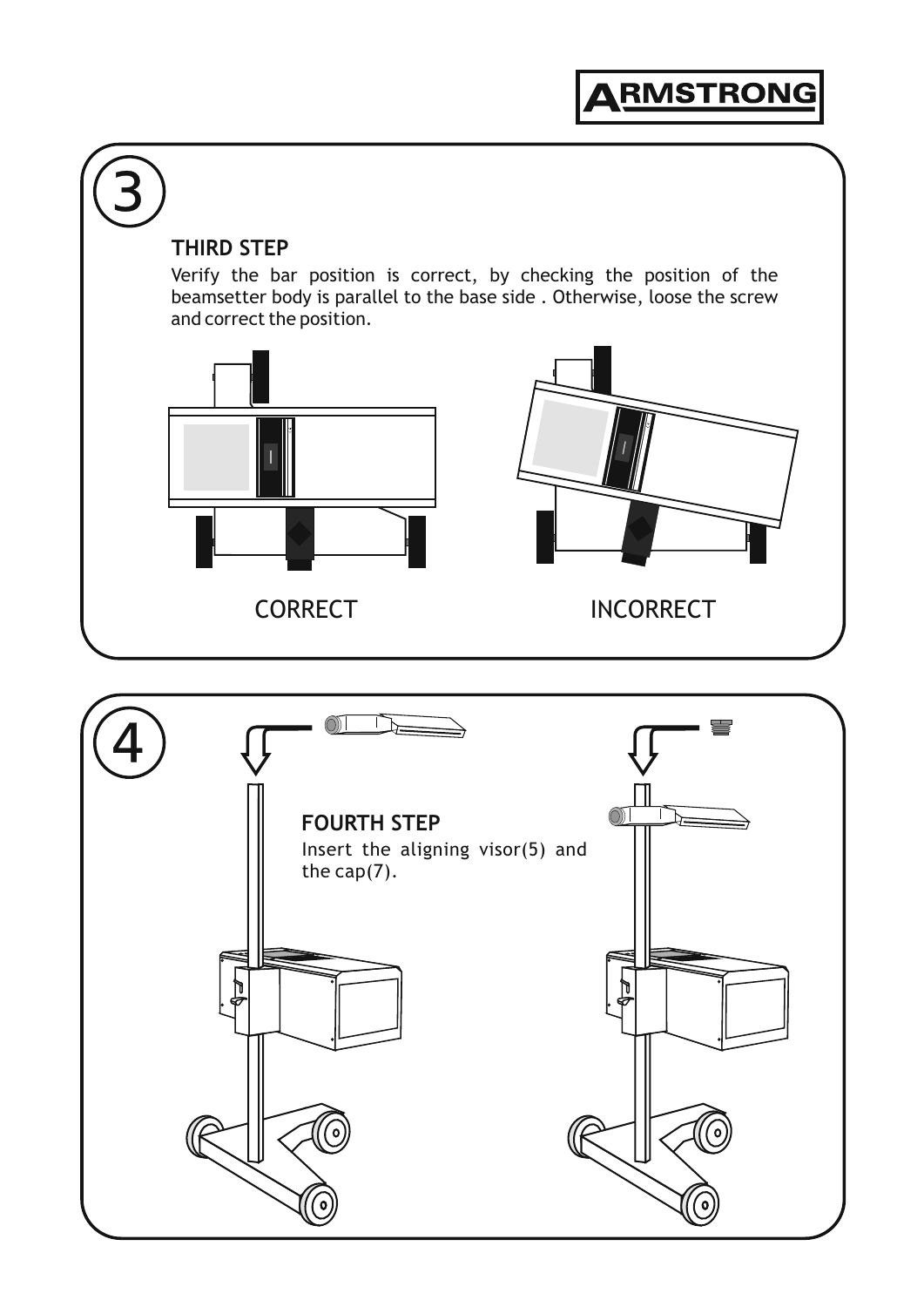

#### **ALIGNING THE BEAMSETTER WITH THE VEHICLE**

The headlight beams must light in the same direction than the longitudinal axis of the vehicle. To check that, it will be necessary at first to place the beamsetter in a manner that both beamsetter and vehicle's longitudinal axis be coincident. The procedure is as follow:

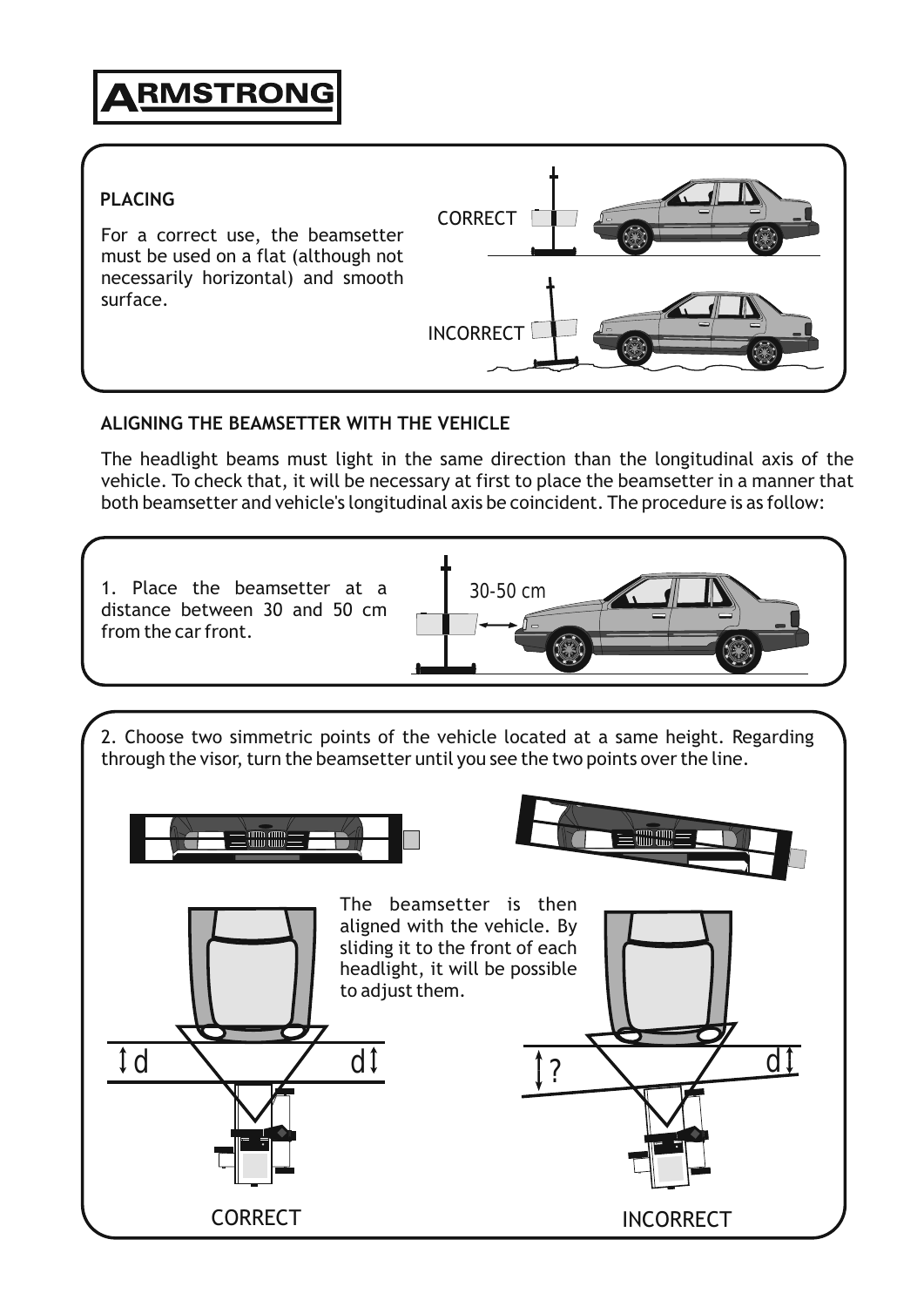

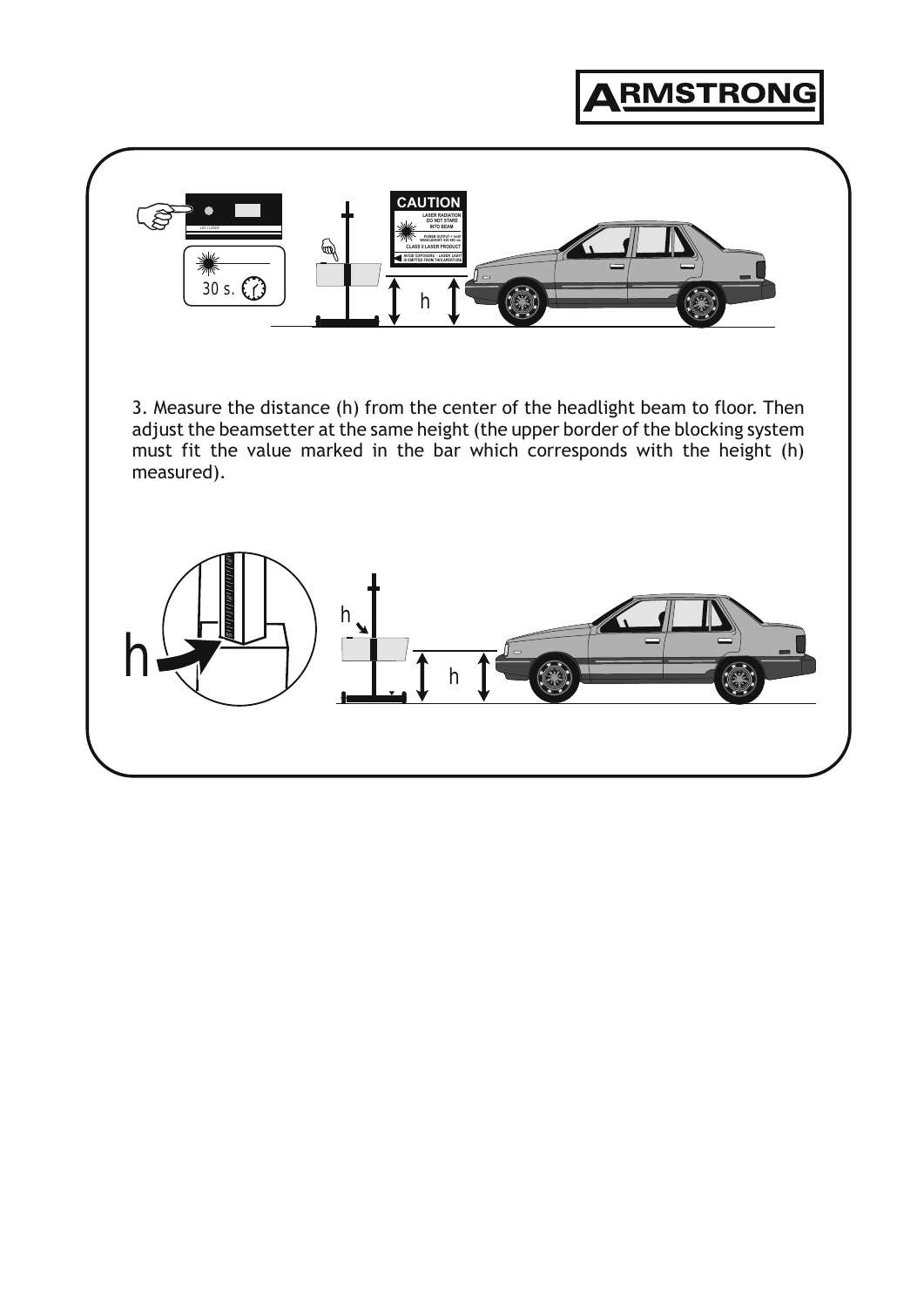

**LOW BEAMS (AND FOG LAMPS) - BEAM DIRECTION AND HEIGHT**

Before to proceed to the beamsetting, it is important to know its height. It is measured from the center of the light to the floor. If the beam's height is less than 800 mm. it must be adjusted between 1% and 1,5% slope. If it is more than 800 mm, between 1,5% and 2%. This data are generic and can vary depending on the traffic laws for different countries. Light up the low beams (or fog lamps). The light projected on the screen must stay inside the corresponding limits.

For assimetric low beams, the assimetric part must also stay inside the corresponding limits, and the angle's vertix must be located on the center of the screen, otherwise the beam is bad directed.



### **HIGH BEAMS - DIRECTION AND HEIGHT**

The projection of the high beam must be centered over the intersection of the dashed lines on the screen. Otherwise, the beam is bad directed.

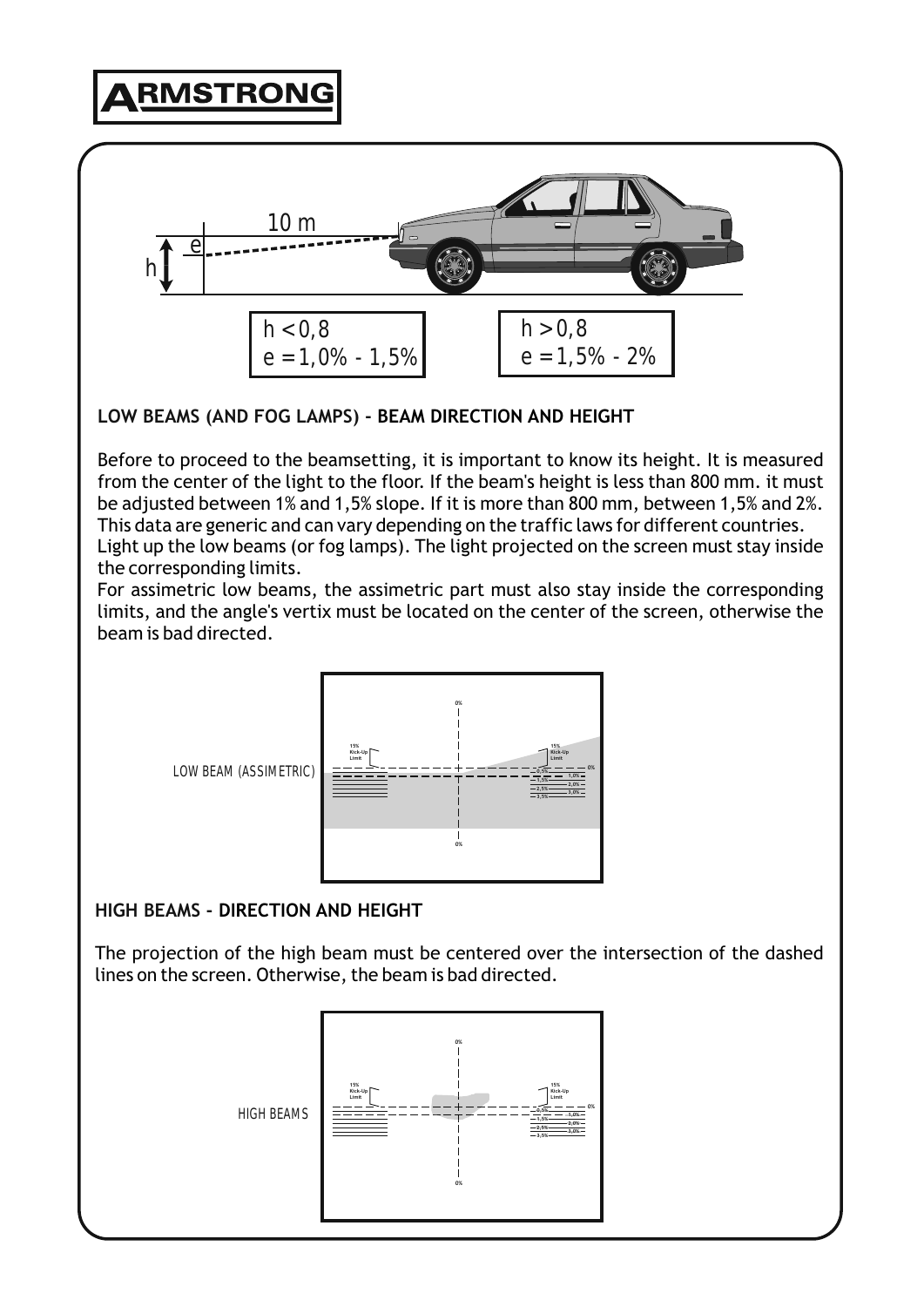



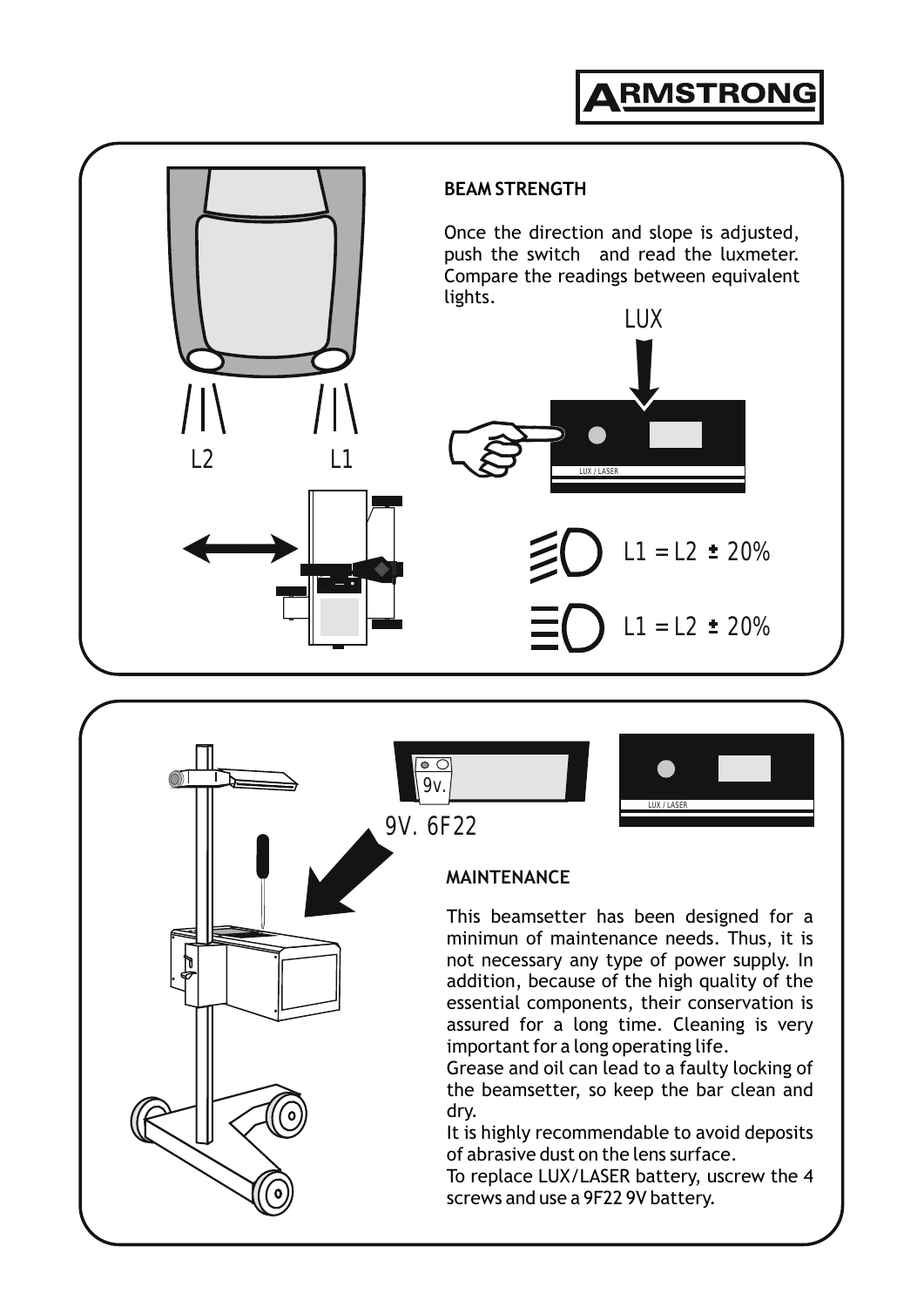| Nr. Code Nr. | 1180114        | 2345416       | 3065404       |                |               |               |           |                |               |                |
|--------------|----------------|---------------|---------------|----------------|---------------|---------------|-----------|----------------|---------------|----------------|
|              | 24             | 25            | 26            |                |               |               |           |                |               |                |
| Nr. Code Nr. | 3035420        | 2905407       | 3025417       | 3015417        | 2915416       | 3075411       | 2345426   | 3065404        | 1150192       | 2750003        |
|              | $\overline{1}$ | $\frac{5}{1}$ | $\frac{1}{6}$ | $\overline{1}$ | $\frac{8}{1}$ | $\frac{1}{2}$ | 20        | 21             | 22            | 23             |
| Nr. Code Nr. | 3045413        | 1180110       | 3055413       | 1180310        | 1050020       | 3105411       | 1150116   | 2905412        | 1392404       | 3145407        |
|              |                |               | ◡             |                | $\infty$      | ᡋ             | $\approx$ | $\overline{1}$ | $\frac{1}{2}$ | $\frac{13}{2}$ |